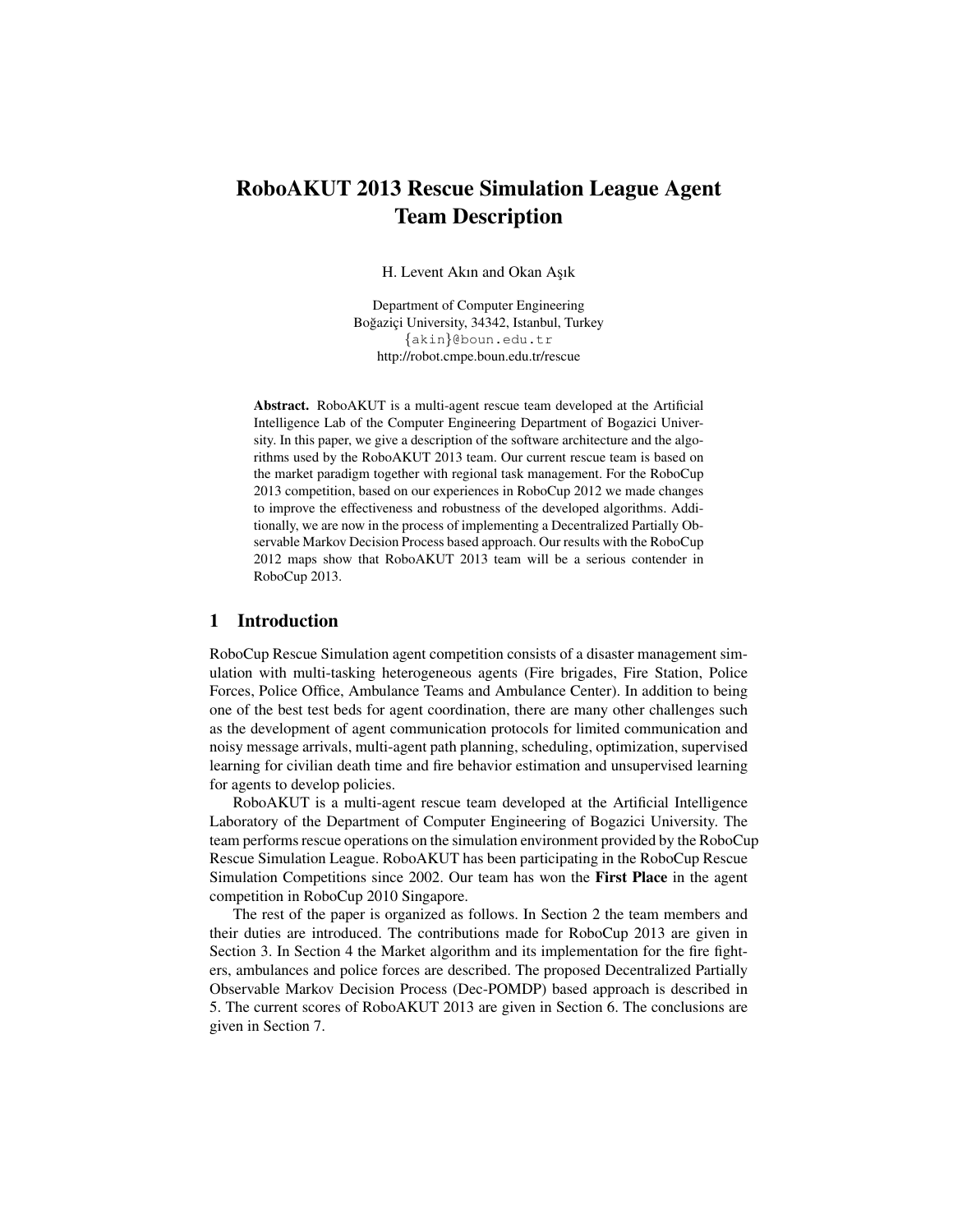# 2 Team Members and Their Contributions

- Okan As¸ık (Developer)
- H. Levent Akın (Advisor)

## 3 RoboAKUT 2013

RoboAKUT team code was completely rewritten for the RoboCup 2010 competition [1]. RoboAKUT 2013 is the optimized and improved version of the RoboCup 2012 [2] code based on the competition experiences.

RoboAKUT 2013 currently uses a market driven approach in the task assignments to the agents. In addition to the regional task assignment system, we use an auction system for the task assignment to each agent. This effectively is a hybrid market paradigm and regional task assignment system. We are now in the process of adapting a new approach based on Decentralized Partially Observable Markov Decision Process (Dec-POMDP) developed in [3, 4] and which was succesfully applied to robot soccer [5].

# 4 The Market-Driven Method used in RoboAKUT 2013

Market-driven methods (MDM) are based on the maximization of the overall gain of a group of robots by cooperation, collaboration and/or competition among them. This requires taking the total profit of that group into consideration while planning. Communication between robots for trading jobs, power and information is essential. Either distributed or centralized decision mechanisms may be employed based on the structures of teams [6].

## 4.1 Application of MDM

In our implementation we integrate MDM and behavior based (BB) methods as shown in Fig. 1. An additional behavior that applies the market logic is integrated to the behavior based system. For every task this market implementation is specialized in order to meet the specific needs. The details of using MDM is given in [2].



Fig. 1. The hybrid architecture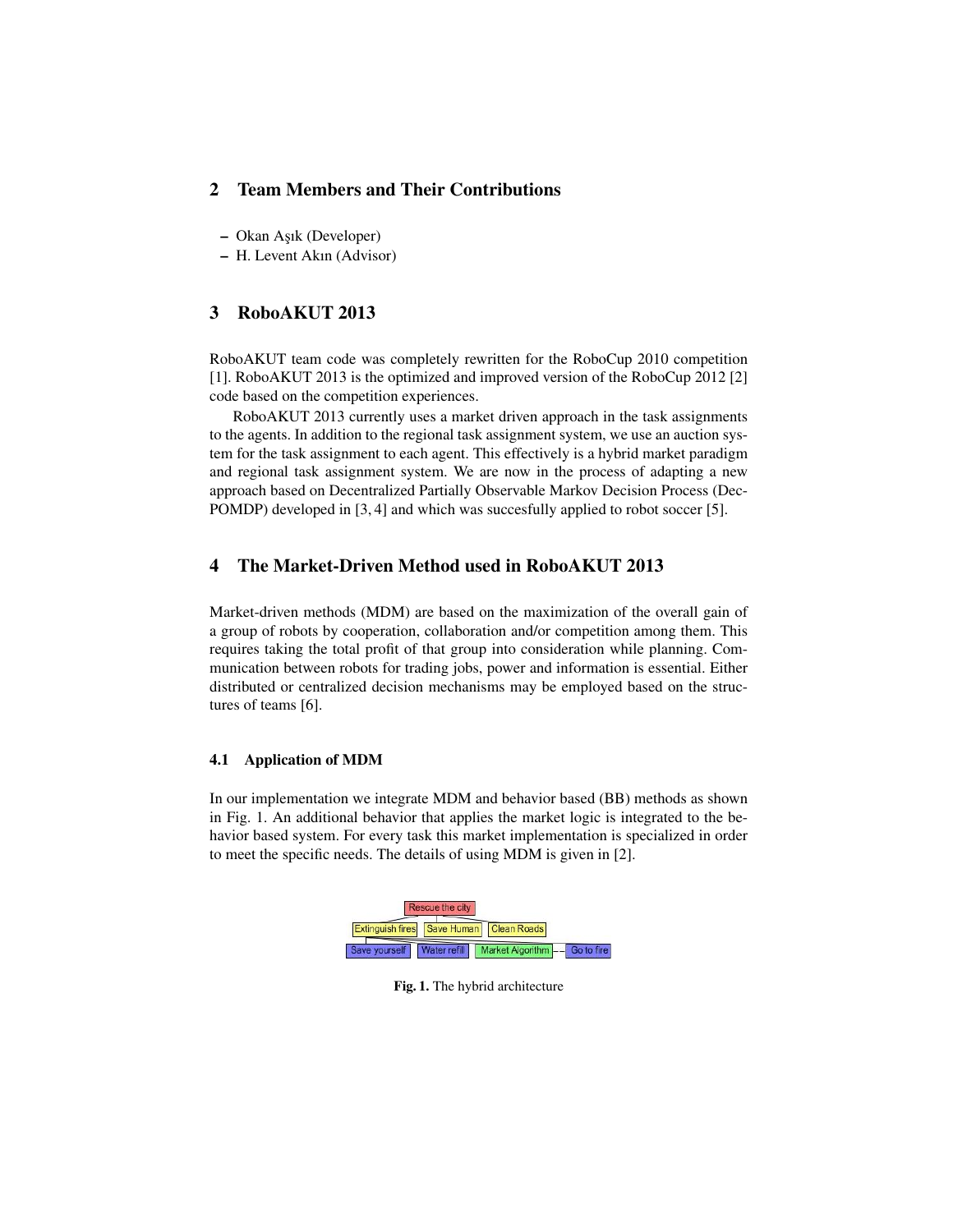#### 4.2 Generalized Market Algorithm and Auction Mechanism

The most important goal in a search and rescue mission is optimizing the process through high level planning. In the RSL competitions, the optimization measure is the score of a team at the end of the simulation. The whole system is a "heterogeneous multi-agent system" as there are different agents specialized in different tasks and there is more than one agent contributing to the same aim. Our goal is integrating market driven methods in order to balance reactive characteristics of the system with deliberative ones.

For this purpose, we first started with a general market based algorithm implementation. We determined the most common requirements for a market algorithm. Then we designed a general system containing these required objects in abstract forms. Our abstract system consists of four major components which form the basic requirements of any market algorithm implementation. These are:

- Visualization component provides us with the opportunity of observing the ongoing state of our simulation, i.e., the decisions made, the fires around the city, the placement of agents, and the actions by agents are visualized using this tool. The distinction between the states of objects is achieved through the use of colors and tones of colors. We use this tool for debugging purposes.
- Auction component used for holding auctions, taking bids from the agents, and coming up with results, taking all the data concerning that auction into consideration according to a user-defined function. This general auction mechanism can be modified for the specific needs of different auctioneers.
- Cost function component calculates the costs for alternative tasks given the percepts and past knowledge,. The tool can be considered as a black box that gets inputs and gives out a numeric cost as output. Like the auction tool, this is implemented as a general one that can be modified according to specific requirements concerning different bidders.
- Communication component is used for simulating and imitating communication in the real system for debugging purposes.

Application of the Market Based Algorithm In the implemented market algorithm, every agent without an assignment calculates the costs for its known fires, and sends the best two of these costs to the center. The center, using its auction tools adds those bids to the appropriate auctions and gathers results for the ongoing auctions. If according to the results one agent is assigned to more than one building, an auction weighing the priority of the building and the cost for agent in taking action against that building is held on those results and the final decision is sent to the agent. If according to the results one agent is not assigned to any building, it is added in the auctions held for three buildings with the highest priority and no utilization. If there are results involving more than one agent, they are interpreted using the method described above.

During the cycles of central decision making, an agent starts its action for the building with the least cost to it and according to the final decision by the center, it either preempts its current action or not.This approach does not put much strain on the existing communication structure.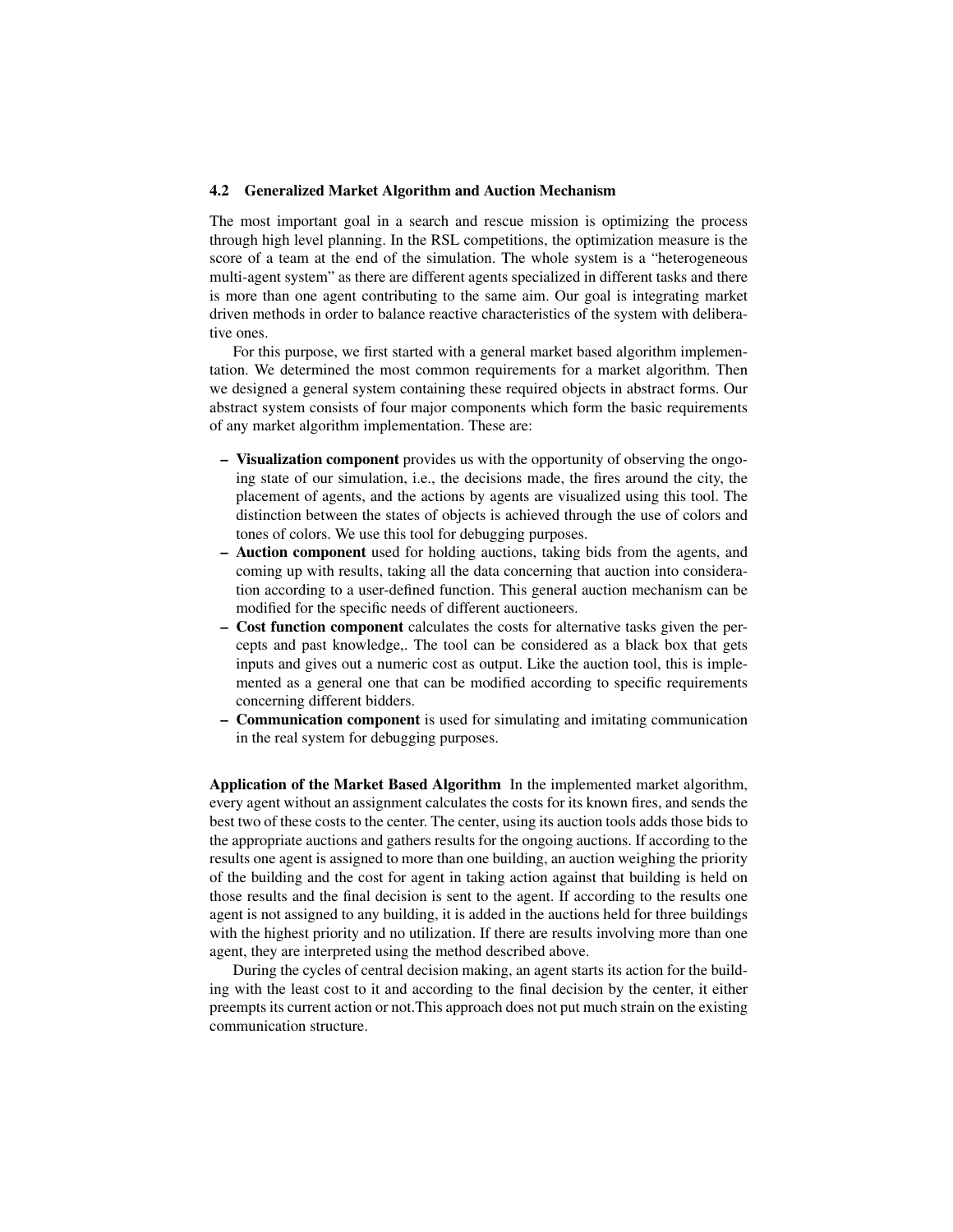As can be seen in the test results in [7], the market algorithm is a very important factor in enhancing the scores by establishing communication hence cooperation and collaboration between agents. It is this collaboration that improves the scores, as it avoids "excessive clustering" around disaster events and provides a close-to-optimal distribution of work, and resources around jobs in an intelligent manner, taking into consideration important factors like collective capacities of a groups versus jobs.

Due to the nature of the search and rescue task there are many parameters that need to be considered, however, the scores in the competitions show that this approach improvess task achievement considerably.

# 5 The Proposed Approach for Solving Problems Modeled as Decentralized Markov Decision Processes

The *Decentralized Partially Observable Markov Decision Process (DEC-POMDP)* [8] model consists of 7-tuple  $(n, S, A, T, \Omega, Obs, R)$  where:

- *n* is the number of agents.
- *S* is a finite set of states.
- $-$  *A* is the set of joint actions which is the Cartesian product of  $A_i$  ( $i = 1, 2..., n$ ) i.e. the set of actions available to *agent<sup>i</sup>* .
- $-$  *T* is the state transition function which determines the probabilities of the possible next states given the current state *S* and the current joint action *a*.
- $\Omega$  is the set of joint observations which is the Cartesian product of  $\Omega$ <sub>i</sub> (*i* = 1,2...,*n*) i.e. the set of observations available to *agent<sup>i</sup>* . At any time step the agents receive a joint observation  $o = (o_1, o_2, ..., o_n)$  from the environment.
- *Obs* is the observation function which specifies the probability of receiving the joint observation *o* given the current state *S* and the current joint action *a*.
- $R$  is the immediate reward function specifying the reward taken by the multiagent team given the current state and the joint action.

## 5.1 Dec-POMDP Policies and Finite State Controllers

A Dec-POMDP policy is a mapping of the observation history to the actions. Policies are usually represented as a policy tree. Since the tree representation is not sufficiently compact, a Finite state controller (*FSC*) representation can also be used. A *FSC* is a special finite state machine consisting of a set of states and transitions. These abstract states called *FSC* nodes are different from the actual environment states. Every *FSC* node corresponds to a single action which is the best action for that particular state. Transitions are based on making a particular observation at a particular *FSC* node. An example finite state controller with only two observations and three actions is given in Figure 2. In a *FSC*, there is always an initial state. If we assume that *S*1 is the initial state then first  $A1$  is executed. If the agent gets an observation  $O2$ , it updates its current *FSC* node to *S*2 and executes the action *A*2. Action execution and *FSC* node update continues until the the end of the episode. This finite state controller represents the policy of a single agent.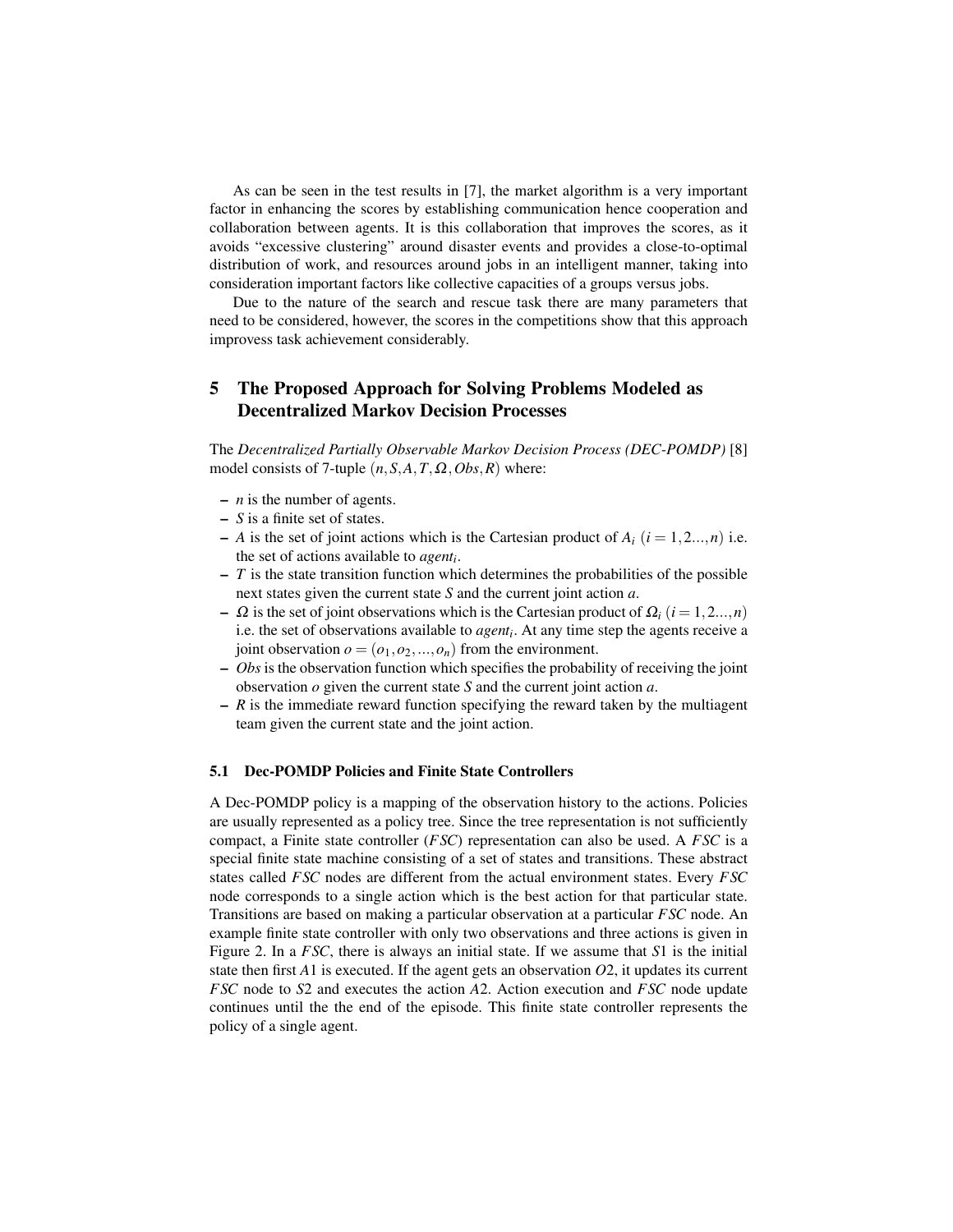It is possible to model a Dec-POMDP policy using FSCs with different numbers of nodes. Since every node corresponds to one action, the minimum number of nodes is the number of actions. Since having greater number of nodes than the number of actions does not improve the performance of the algorithm[4], we use the number of *FSC* nodes as equal to the number of actions. This approach has been succesfully applied to robot soccer in [5].



Fig. 2. An Example Finite State Controller

#### 5.2 Genetic Algorithms

In a genetic algorithm, a candidate solution is encoded in a chromosome and the set of all chromosomes is called a *population*. The fitness of a candidate solution determines how good the candidate is. Through the application of evolutionary operators such as selection, crossover, and mutation, a new population is created from the current population. When the typically fitness based convergence criteria are met, the algorithm terminates and the best candidate becomes the solution of the algorithm [9].

Encoding In order to solve a Dec-POMDP using genetic algorithms, the candidate policy must be encoded. We encode a *FSC* as a chromosome as follows: the first *n* genes represent node-action mapping and their values are between 1 and the number of actions (*A*). The next genes contain for each node, the observation-node mapping which denotes the transition when an observation is made as seen in Figure 3. The value of this range is between 1 and *S* i.e. the number of nodes. The whole chromosome of the Dec-POMDP policy is constructed by concatenating the policies of each and every agent.

Fitness Calculation Fitness calculation is an essential componenet of any genetic algorithm. When the transition and reward functions of a Dec-POMDP problem is available, the fitness values for a given policy can be calculated. However, for problems with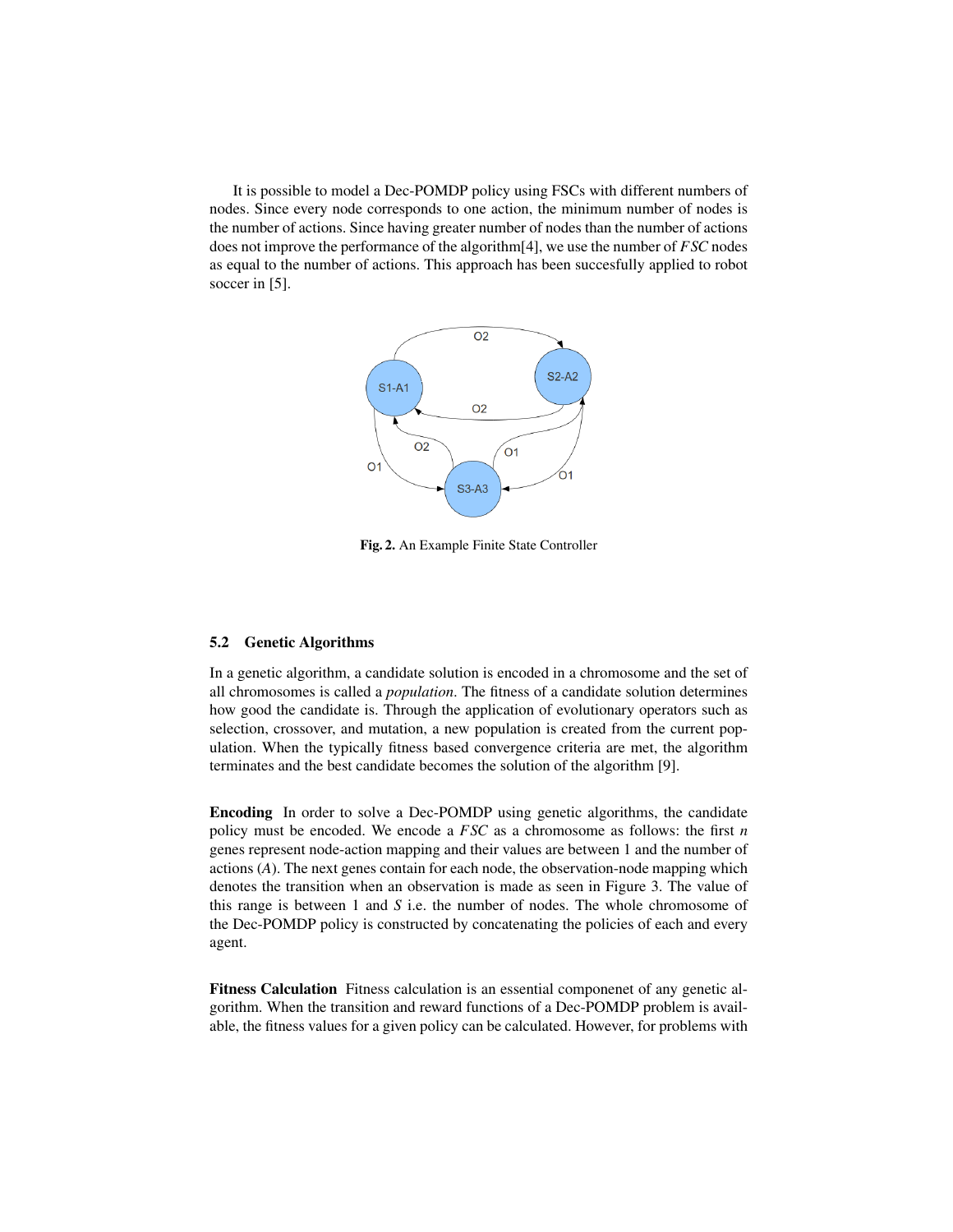|                   | A2                    | A3                | S <sub>3</sub>      | S <sub>2</sub>                   | S <sub>3</sub>                 | S <sub>1</sub>                | S <sub>2</sub>               | S <sub>1</sub>                |
|-------------------|-----------------------|-------------------|---------------------|----------------------------------|--------------------------------|-------------------------------|------------------------------|-------------------------------|
| Best Action at S1 | တ္တ<br>Best Action at | Best Action at S3 | is taken at S1<br>δ | taken at S1<br><u>(v)</u><br>റ്റ | တ္တ<br>ã<br>taken<br><u>(0</u> | taken at S2<br><u>.ഗ</u><br>႙ | taken at S3<br><u>ဖ</u><br>ă | taken at S3<br><u>.ഗ</u><br>õ |

Fig. 3. An Example *FSC* Encoding

unknown transition and reward functions, only approximate fitness calculation is possible. One method of calculating fitness approximately is by running a large number of simulations with a given policy [4].

#### 5.3 The GA-*FSC* Algorithm

The evolutionary strategy based approach proposed in [3] has been shown to be not sufficiently scalable as the number of agents increase. In [4] a better approach that uses FSCs is proposed. In our implementation we use this approach.

This algorithm has two major components :

- Encoding the candidate policy: A policy is represented as a *FSC* and is encoded as an integer chromosome.
- Searching the policy space for the best policy with genetic algorithm: In [4], two fitness calculation approaches are proposed: exact and approximate. For the rescue simulation problem considered here, exact calculation is not possible since the dynamics of the environment are not known exactly. The approximate calculation method, however, relies on running many simulations with a given policy and taking the average reward of those simulations as the fitness of the policy.

The algorithm has three stages: pre-evolution, during evolution, and post-evolution. After a random population is formed, the *k* best chromosomes are selected based on their fitnesses. Those *k* chromosomes are copied to the best chromosomes list. At the end of each generation, the best *k* chromosomes of the population are compared to the chromosomes in the best chromosomes list. If it is better than one of the current best chromosomes, its fitness is calculated more precisely by running additional simulations. If it is still better, it is added to the current best chromosomes list. At the end of the evolution which is determined by setting a maximum generation number, the best of best chromosomes list is determined by running additional simulations. In this study, we keep 10 chromosomes in the best chromosomes list.

#### 5.4 Implementation of the GA-*FSC* Algorithm

The GA-*FSC* Algorithm will be used to determine the policies for the firefighter, police and ambulance agents separately in an off-line manner. The obtained FSCs will be used during the actual competition runs.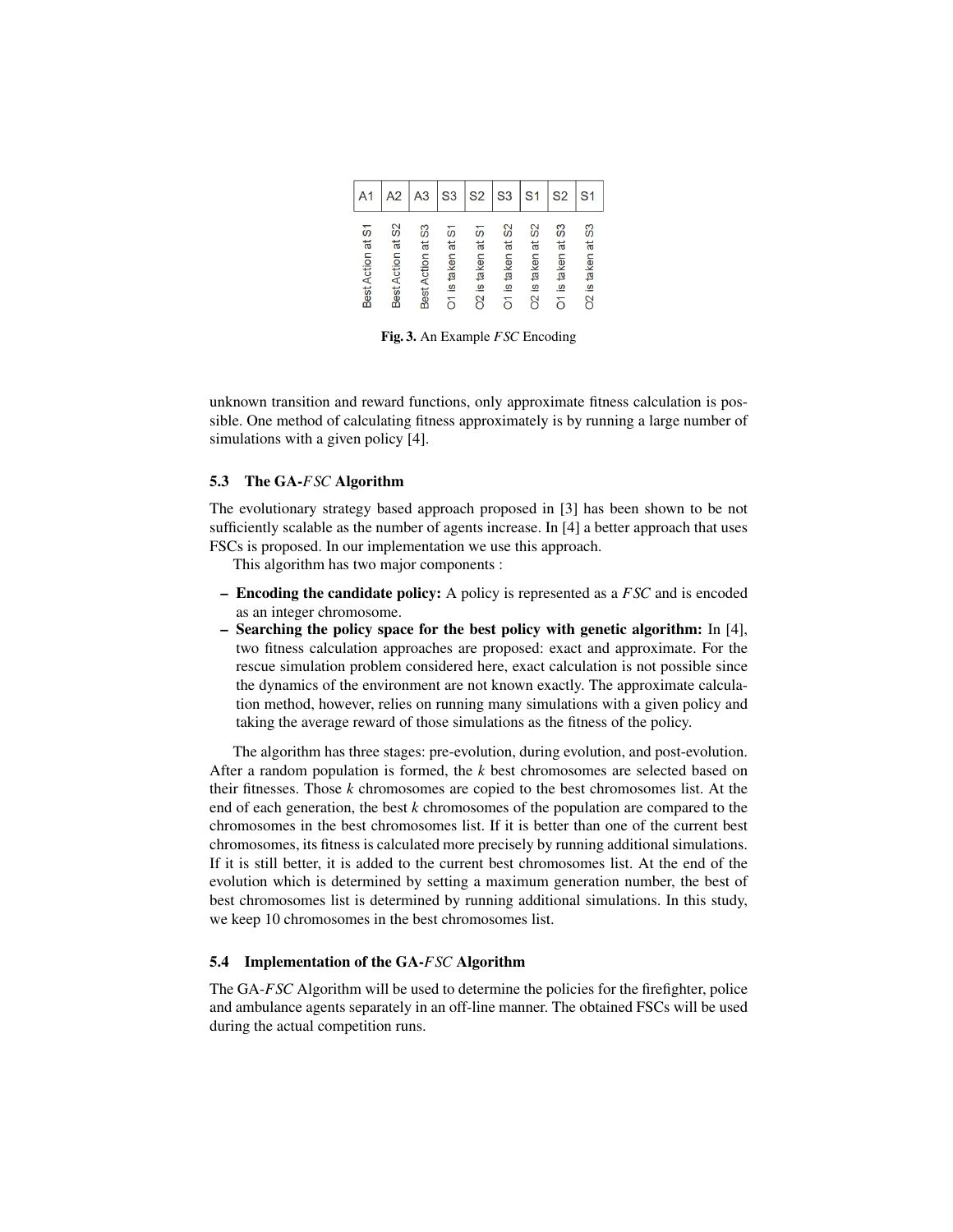# 6 Current Scores of RoboAKUT 2013

|                     | Maps                |        |                 |  |  |
|---------------------|---------------------|--------|-----------------|--|--|
|                     | Berlin <sub>5</sub> | Kobe3  | VC <sub>3</sub> |  |  |
| AUT S.O.S.          | 56.395              | 89.433 | 4.645           |  |  |
| R <sub>i</sub> -one | 36.499              | 47.35  | 6.385           |  |  |
| <b>MRL</b> Agent    | 14.16               | 93.882 | 5.529           |  |  |
| <b>ZJUBase</b>      | 14.08               | 90.499 | 5.246           |  |  |
| RoboAKUT 2013       | 18.171              | 16.651 | 1.858           |  |  |

Table 1. RoboCup 2012 Final Scenario Results



Fig. 4. The final state of Berlin 5 scenario with RoboAKUT agent

We have tested RoboAKUT 2013 code on the scenarios used in the finals of the RoboCup 2012 RSL competition. Table 1 demonstrates that the current state of Robo-AKUT team is on par with the runners up of RoboCup 2012. The first four rows display the scores of the finalists in the official RoboCup 2012 results. The last row shows the scores of the RoboAKUT 2013 team. Figure 4 displays the map at the end of the simulation as a result of a run in Berlin 5 scenario.